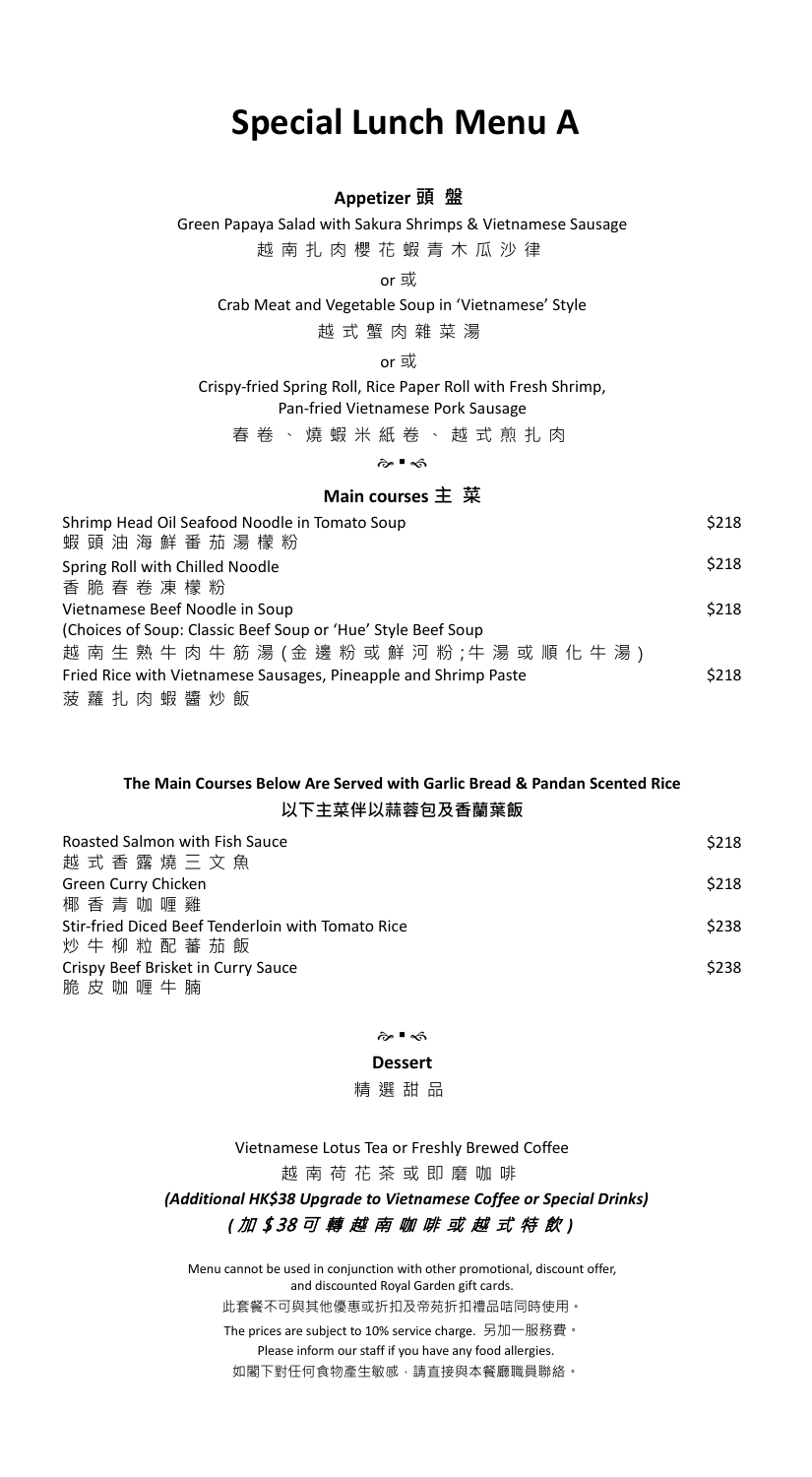# **Special Lunch Menu B**

## **Appetizer 頭 盤**

Green Papaya & Green Mango Salad with Roasted Pork Cheek

青木瓜青芒果燒豬頸肉沙律

or 或

Vietnamese Sour Soup with Seafood

越南海鮮酸 湯

or 或

Crispy-fried Spring Roll, Rice Paper Roll with Roasted Pork Fillet, Deep-fried Shrimp Cake

春卷、燒豬柳米紙卷、越南蝦餅

๛•๑

## **Main courses 主 菜**

| Vietnamese Fish Cake Noodle in Soup<br>越 式 魚 餅 湯 配 金 邊 粉 或 鮮 河 粉 | \$218 |
|------------------------------------------------------------------|-------|
| Grilled Lemongrass Flavored Pork Chop with Chilled Noodle        | \$218 |
| 香 茅 豬 扒 凍 檬 粉<br>Vietnamese Beef Noodle in Soup                  | \$218 |
| (Choices of Soup: Classic Beef Soup or 'Hue' Style Beef Soup)    |       |
| 越 南 生 熟 牛 肉 牛 筋 湯 (金 邊 粉 或 鮮 河 粉 ;牛 湯 或 順 化 牛 湯 )                |       |
| Fried Rice with Diced Beef and Basil                             | \$218 |
| 金不 换 牛 肉 粒 炒 飯                                                   |       |

## The Main Courses Below Are Served with Garlic Bread & Pandan Scented Rice 以下主菜伴以蒜蓉包及香蘭葉飯

| Classic French Roasted Spring Chicken with Vietnamese Herbs<br>五味燒法國春雞 | \$218 |
|------------------------------------------------------------------------|-------|
| Braised Rice with Prawns, Garlic & Coconut Juice                       | \$218 |
| 椰汁蒜香鳳尾蝦                                                                |       |
| Crispy Beef Brisket in Curry Sauce                                     | \$238 |
| 脆 皮 咖 喱 牛 腩                                                            |       |
| Braised Ox-tail with Lemongrass & Tomato Sauce                         | \$238 |
| 香 茅 鮮 茄 牛 尾                                                            |       |

�∎≼

## **Dessert**

精選甜品

Vietnamese Lotus Tea or Freshly Brewed Coffee 越南荷花茶或 即 磨 咖 啡 *(Additional HK\$38 Upgrade to Vietnamese Coffee or Special Drinks)*

## *(* 加 \$ 38 可轉越南咖啡或越式特飲 *)*

Menu cannot be used in conjunction with other promotional, discount offer, and discounted Royal Garden gift cards.

此套餐不可與其他優惠或折扣及帝苑折扣禮品咭同時使用。

The prices are subject to 10% service charge. 另加一服務費。

Please inform our staff if you have any food allergies. 如閣下對任何食物產生敏感,請直接與本餐廳職員聯絡。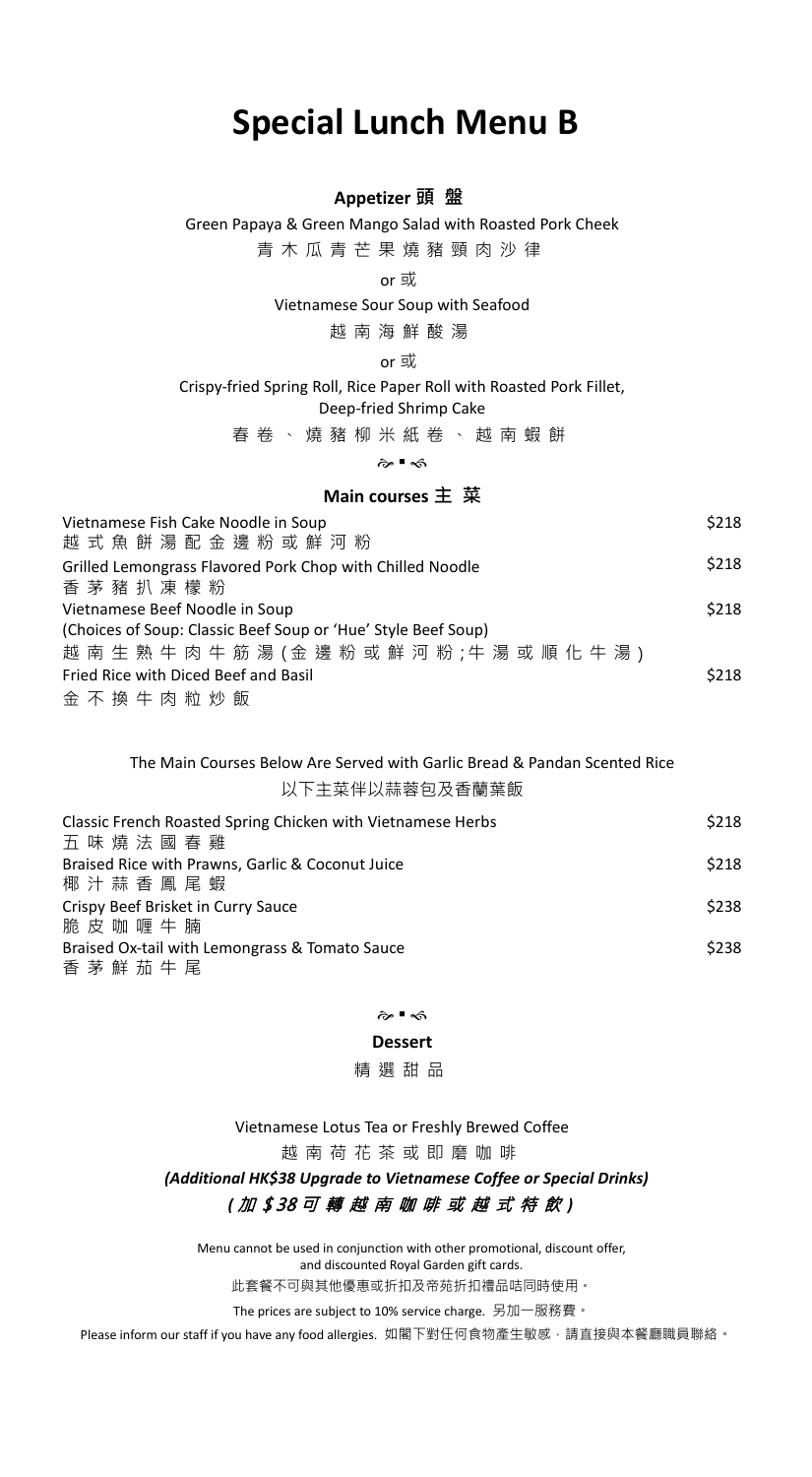# **Special Lunch Menu C**

## **Appetizer 頭 盤**

Vietnamese Cabbage & Chicken Salad 越式牙車快沙律

## or 或

Seafood & Asparagus Soup with Garlic

蒜 香 海 鮮 蘆筍羹

## or 或

Vietnamese Fish Cake, Rice Paper Roll with Fresh Shrimp, Steamed Rice Flour Pouch with Minced Pork & Dried Shrimp

越式魚餅 、 鮮蝦米 紙 卷 、 越 式蒸粉 包

๛•๑

## **Main courses 主 菜**

| Shrimp Head Oil Seafood Noodle in Tomato Soup<br>蝦 頭 油 海 鮮 番 茄 湯 檬 粉 | \$218 |
|----------------------------------------------------------------------|-------|
| Grilled Pork Neck with Chilled Noddle                                | \$218 |
| 燒 豬 頸 肉 凍 檬 粉                                                        |       |
| Vietnamese Beef Noodle in Soup                                       | \$218 |
| (Choices of Soup: Classic Beef Soup or 'Hue' Style Beef Soup         |       |
| 越 南 生 熟 牛 肉 牛 筋 湯 (金 邊 粉 或 鮮 河 粉 ;牛 湯 或 順 化 牛 湯 )                    |       |
| Fried Vermicelli with Seafood                                        | \$218 |
| 海鮮炒粉絲                                                                |       |

## The Main Courses Below Are Served with Garlic Bread & Pandan Scented Rice 以下主菜伴以蒜蓉包及香蘭葉飯

| Roasted Salmon with Fish Sauce<br>越 式 香 露 燒 三 文 魚   | \$218 |
|-----------------------------------------------------|-------|
|                                                     |       |
| Stir-fried Chicken in 'Vietnamese' Style            | \$218 |
| 金 不 換 炒 雞 球                                         |       |
| Braised Beef Brisket with Lemongrass & Tomato Sauce | \$238 |
| 越式鮮茄牛腩                                              |       |
| Stir-fried Baby Lamb Loin with Mango & Cashew Nuts  | \$238 |
| 香芒腰果炒羊仔柳                                            |       |

#### ๛•๑

### **Dessert**

精選甜品

Vietnamese Lotus Tea or Freshly Brewed Coffee

越南荷花茶或 即 磨 咖 啡

## *(Additional HK\$38 Upgrade to Vietnamese Coffee or Special Drinks)*

### *(* 加 \$ 38 可轉越南咖啡或越式特飲 *)*

Menu cannot be used in conjunction with other promotional, discount offer,

and discounted Royal Garden gift cards.

此套餐不可與其他優惠或折扣及帝苑折扣禮品咭同時使用。

The prices are subject to 10% service charge. 另加一服務費。

Please inform our staff if you have any food allergies. 如閣下對任何食物產生敏感,請直接與本餐廳職員聯絡。